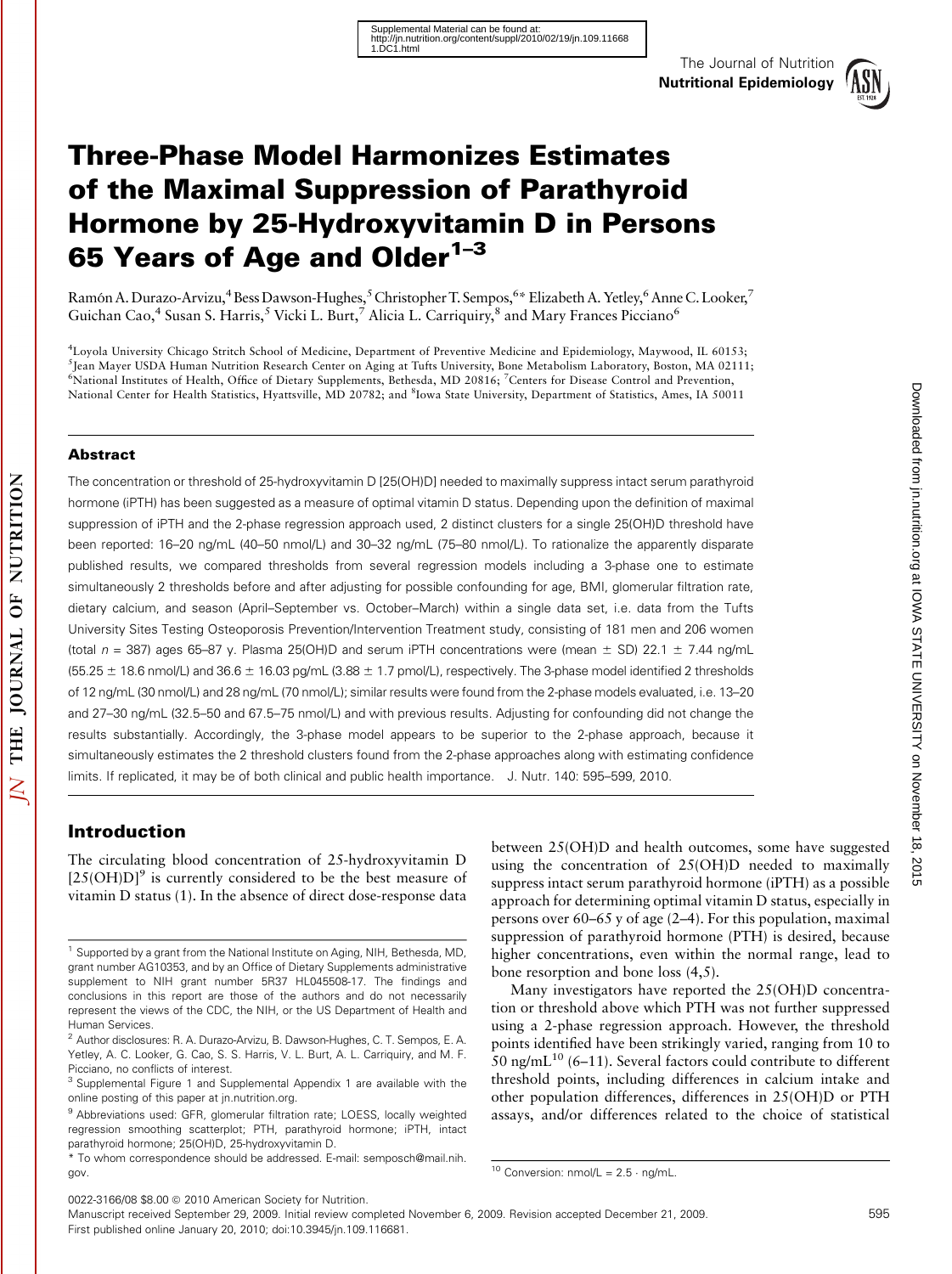approach used. It is important to differentiate between biological and statistical sources of differences, because this may impact the approach to defining the threshold between 25(OH)D and PTH concentrations in men and women 60–65 y of age and older.

Several 2-phase regression approaches have been used to estimate the points of threshold in the association of 25(OH)D with PTH (4,5). In addition, a 3-phase approach has also been suggested (12). To date there has been no systematic evaluation, to our knowledge, of the impact that the choice of statistical approach has on the threshold point. The purpose of this analysis is, within the same data set, to estimate and compare thresholds estimated from several 2-and 3-phase models that use different assumptions about the shape of the underlying curves and the definition of maximal suppression of iPTH. The larger goal is to rationalize the apparently disparate threshold points that have been identified.

## Materials and Methods

NUTRITION

 $\overline{0}$ 

**JOURNAL** 

**THE** 

 $\overline{\Delta}$ 

Study design. This study is a reanalysis of baseline data from the 445 participants enrolled in the National Institutes on Aging STOP/IT or Sites Testing Osteoporosis Prevention/Intervention Treatment at Tufts University (10). Volunteers 65 y of age and older were recruited and subsequently enrolled into the study at an approximately even rate of 35 participants/ mo over a 12.5-mo period. Prior to enrollment, it was established that all of the participants had normal liver and kidney function. The protocol for the Sites Testing Osteoporosis Prevention/Intervention Treatment Study was approved by the Human Investigation Review Committee at Tufts University and all volunteers gave written informed consent.

Measurements. Medical history including prescription medicine usage was assessed using questionnaires. Dietary intake was assessed using a quantitative FFQ that included the use of food models to assess portion sizes. BMI was calculated as the ratio of measured weight in kilograms divided by measured height in squared meters.

Blood was drawn by venipuncture after an 8-h fast. Plasma samples were used to determine 25(OH)D concentrations using the method of Preece et al. (13). Subsequently, the 25(OH)D values were calibrated to those of the Diasorin based on a calibration study in which 40 samples were measured by both methods. Estimated Diasorin values (D) in ng/mL were calculated from the competitive binding protein values (C) in ng/mL as  $D = 5.742+0.538(C)$ . Values of 25(OH)D were converted to units of nmol/L by multiplying by 2.5. iPTH from serum was measured with Allegro Intact PTH kits obtained from Nichols Institute. The interassay CV for iPTH was 6.6%. Serum creatinine was measured by colorimetry with a Cobas Fara centrifugal analyzer (Roche Instruments). Glomerular filtration rate (GFR) was calculated using the IDMS-Traceable Modification of Diet in Renal Disease Study equation (14). The equation is: GFR [mL/(min $\cdot$ 1.73 m<sup>2</sup>)] = 175  $\cdot$  [serum creatinine  $(mg/dL)]^{-1.154} \cdot (age)^{-0.203} \cdot (0.742$  if female)  $\cdot$  (1.210 if Black). Serum normalized ionized calcium was measured with a Nova 7 analyzer (Nova Biomedical). All laboratory analyses were performed in the Tufts Nutrition Evaluation Laboratory in batches as the samples were collected.

Analytic sample. We excluded 49 participants from the initial sample of 445 volunteers who reported taking anticonvulsants and thiazide diuretics. In addition, we excluded 8 participants who reported taking loop diuretics and 1 individual missing values for 25(OH)D and iPTH. The final sample size after all the exclusions was 387 and included 181 men and 206 women.

Statistical analysis. The original data set in SPSS was converted to SAS 9 (SAS Institute) and STATA data sets using DBMS/Copy version 7 (Conceptual Software). Subsequent analyses in SAS and STATA 10 showed that there were no errors in the copies made from the original SPSS data set (data not shown). Means, SD, and Pearson correlation coefficients were calculated using SAS 9.1. Mean values for men and women were compared using a t test.

We began our preliminary analyses by fitting a locally weighted regression smoothing scatterplot (LOESS) line to the data as shown in Figure 1A (15). The LOESS procedure is a nonparametric method for fitting a smooth curve that best characterizes the relationship between 2 continuous variables, e.g. iPTH and 25(OH)D (16,17). The curvilinear shape of the LOESS line supported the fitting of the subsequently evaluated statistical models (Fig. 1A).

The threshold values for 25(OH)D were calculated for both the 2-phase and 3-phase models using algorithms programmed into STATA 10.0 by one of the authors (R.A.D-A.) (18,19). This threshold point has been also referred to as the point of inflection, point of intersection, change-point, or "knot." The 2-phase model is used to estimate a threshold that demarcates the point in the PTH-25(OH)D curve above which PTH is maximally suppressed. The 3-phase model is used to divide



**FIGURE 1** (A) Plot of original data with the LOESS model curve included. (B) Points of intersection or thresholds for the unadjusted 3-phase model compared with the LOESS and the unadjusted exponential model curves. (C) Comparison of the unadjusted regression lines from selected 2-phase models with the thresholds from the unadjusted 3-phase model. A more detailed explanation of the statistical methods is in Supplemental Appendix 1.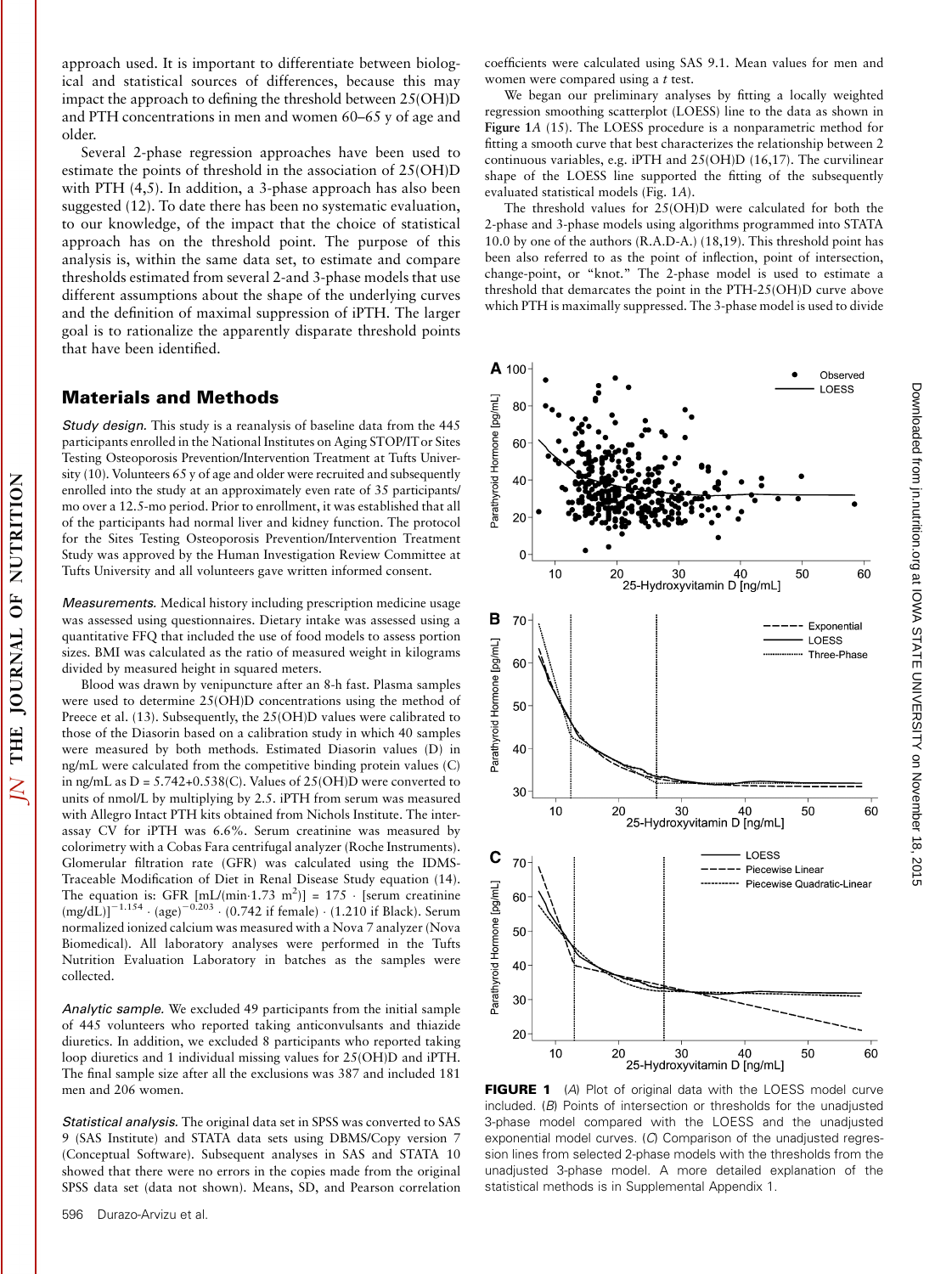the curve into 3 parts with 2 thresholds or points of intersection. The 3 phases are: 1) phase 1, where PTH concentrations rapidly decline at a constant rate with increasing concentrations of 25(OH)D; 2) phase 2 where the rate of decrease in PTH concentrations with increasing concentrations of 25(OH)D changes to a slower and slower rate; and 3) phase 3 where PTH is maximally suppressed. The points of intersection or thresholds between or among phases were estimated using a grid search approach (18,19). The 95% confidence limits (CL) for the 2 phase and 3-phase models were calculated from bootstrap estimates based on 1000 replications (20,21). Bias corrected CL were calculated with Stata 10 (22,23) and corroborated using the Delta Method (results not shown). More details are available in Supplemental Appendix 1 and Supplemental Figure 1.

For the 2-phase model, maximal suppression of iPTH was defined in 2 ways. In the first way, a constraint was imposed that the slope of the line after the point of intersection must be zero. That is, after the threshold the change in iPTH per unit change in 25(OH)D was set at zero. In the other definition, no such constraint or restriction was imposed and the slope was allowed to be significantly different from zero.

The single point of inflection for the 2-phase models was estimated using the following statistical approaches where the constraint was imposed: piecewise linear, piecewise quadratic-linear, and exponential. Where the constraint was not imposed, the following statistical approaches were used: piecewise-linear, piecewise quadratic-linear, and piecewise quadratic-quadratic. The thresholds for the exponential model were approximated by calculating the point at which the change  $(\Delta)$  in iPTH per unit change in 25(OH)D was approximately zero. Two values for  $\triangle$ iPTH  $\approx$  0 were when  $\triangle$ iPTH was 1/100th and 1/300th of the SD for iPTH, i.e. 0.15 pg/mL and 0.05 pg/mL, respectively. A 3rd approach using the exponential model to identify a threshold was also explored by applying the equation by Guillemant et al. (12). More details are available in Supplemental Appendix 1.

The thresholds were calculated for models unadjusted and adjusted for possible confounding. The potential confounders considered were: age, sex, BMI, GFR, ionized calcium, dietary calcium, and season [summer = April–September and winter = October–March]. In preliminary analyses of a linear model where iPTH was the dependent variable and  $25(OH)D$  and  $25(OH)D<sup>2</sup>$  were forced into the model, we used a backward elimination procedure to identify the significant confounders of the relationship between iPTH and 25(OH)D as age, BMI, GFR, dietary calcium, and season.

#### Results

NUTRITION

**OF** 

JOURNAL

THE

 $\overline{\Delta}$ 

The age range for men and women was 65–87 y (Table 1). The sample was 97% White. Men had somewhat higher 25(OH)D values. Forty-one percent of the men (74 of 181) and 53% of the women (109 of 206) had their examinations in the summer ( $P <$ 

**TABLE 1** Characteristics of the entire sample, men, and women<sup>1</sup>

| Characteristic                         | Total            | Men              | Women              |
|----------------------------------------|------------------|------------------|--------------------|
| n                                      | 387              | 181              | 206                |
| Age, y                                 | $70.8 \pm 4.51$  | $70.7 \pm 4.64$  | $70.8 \pm 4.41$    |
| Plasma 25(OH)D, <sup>2</sup> $\mu$ q/L | $22.1 \pm 7.44$  | $23.7 \pm 7.62$  | $20.7 \pm 6.99*$   |
| Intact serum PTH, pg/mL                | $36.6 \pm 16.03$ | $35.3 \pm 16.38$ | $37.8 \pm 15.66$   |
| BMI, $kg/m^2$                          | $26.7 \pm 4.07$  | $26.9 \pm 3.36$  | $26.5 \pm 4.60$    |
| GFR, mL/(min-1.73m <sup>2</sup> )      | $76.9 \pm 14.9$  | $79.2 \pm 16.13$ | $74.9 \pm 13.49^*$ |
| Dietary calcium, mg/d                  | 736 $\pm$ 352    | $721 \pm 374$    | $749 \pm 331$      |
| Serum ionized calcium, 3,4 mq/dL       | $5.04 \pm 0.15$  | $5.02 \pm 0.16$  | $5.06 \pm 0.15^*$  |

<sup>1</sup> Values are means  $\pm$  SD. \*Different from men,  $P < 0.05$ .

 $2$  To convert to nmol/L, multiply  $\mu$ g/L by 2.5.

<sup>3</sup> One man and 1 woman were missing data ( $n = 385$ ).

<sup>4</sup> To convert to mmol/L, multiply mg/dL by 0.25.

0.05); significantly more men than women had their examination during the winter months when plasma 25(OH)D concentrations are at a low point. This helps to explain why season was found to be a significant confounder in preliminary analyses. In addition, men also had a somewhat higher GFR ( $P < 0.05$ ) and slightly lower values for ionized serum calcium ( $P < 0.05$ ).

Results from the various 2-phase approaches indicate that the estimated thresholds fall into 2 groups or clusters of values (Table 2). Estimated values tended to be in the 2 clusters of 13–20 ng/mL or 27–30 ng/mL in both unadjusted and adjusted models. The 1 exception was where the threshold was estimated to be ~38 ng/mL 25(O)D from the exponential model assuming a  $\Delta$  iPTH of 0.05 pg/mL. The calculated exponential model is:

$$
iPTH=31.13+97.9\cdot exp[-0.151\cdot 25(OH)D],
$$

where 25(OH)D was in units of ng/mL. Using the equation by Guillemant et al. (10) of  $-3/C$ , the estimated threshold of 25(OH)D was 19.9 ng/mL.

Except for the case of the unconstrained piecewise linear or line-line model, adjusting for confounding had only a relatively minor effect on the estimates for the point of inflection. In that case, the unadjusted estimate of the threshold was 13.0 ng/mL 25(OH)D, whereas it was 18.6 ng/mL 25(OH)D after adjusting for confounding.

Estimated thresholds from the 3-phase model were consistent with the 2 clusters estimated from the 2-phase model (Table 3). The points of intersection between phases 1 and 2 were 12.4 ng/mL 25(OH)D for the unadjusted approach and 13.2 ng/mL 25(OH)D for the adjusted. Similarly, the point of intersection between phases 2 and 3 was estimated to be 26.0 ng/mL in the unadjusted model and a slightly higher value of ~29 ng/mL after adjustment. Moreover, the 3 line segments from the 3-phase model had a shape that was almost identical to the shape of the LOESS and exponential model curves (Fig. 1B). Superimposing the points of intersection or threshold from the 3-phase model on top of the lines from the 2-phase model revealed that the threshold from the piecewise linear model corresponded to the threshold between phases 1 and 2, whereas the threshold for the piecewise quadratic-linear and exponential models correspond

**TABLE 2** Thresholds of plasma 25(OH)D for the maximal suppression of iPTH as estimated from the 2-phase model using selected statistical approaches<sup>1</sup>

|                                                                     | Point of inflection, ng/mL (95% CL) |                       |  |  |
|---------------------------------------------------------------------|-------------------------------------|-----------------------|--|--|
| Statistical approach                                                | Unadjusted                          | Adjusted <sup>2</sup> |  |  |
| Constraints: $\Delta$ PTH (pq/mL) per 1 ng/mL change in 25(OH)D = 0 |                                     |                       |  |  |
| Piecewise linear                                                    | 20.8 (11.6-30.0)                    | 20.8 (11.8-30.0)      |  |  |
| Piecewise quadratic-linear                                          | 28.0 (13.2-39.8)                    | 29.0 (15.0-39.8)      |  |  |
| Exponential <sup>3</sup>                                            |                                     |                       |  |  |
| $\Delta$ = 0.05                                                     | 37.7 (23.9-73.9)                    | 38.2 (24.2-88.5)      |  |  |
| $A = 0.15$                                                          | $30.4(21.1 - 50.3)$                 | $30.5(21.2 - 56.9)$   |  |  |
| Constraints: none                                                   |                                     |                       |  |  |
| Piecewise linear                                                    | 13.0 (10.0-28.4)                    | 18.6 (11.2-39.2)      |  |  |
| Piecewise quadratic-linear                                          | 27.2 (12.6-39.8)                    | 29.0 (12.8-39.8)      |  |  |
| Piecewise quadratic-quadratic                                       | 27.8 (12.6-39.8)                    | 28.8 (12.8-39.8)      |  |  |

<sup>1</sup> To convert to nmol/L, multiply ng/mL by 2.5.

<sup>2</sup> Adjusted for age (y), BMI (kg/m<sup>2</sup>), GFR [mL/(min·1.73m<sup>2</sup>)], dietary calcium intake (mg/d), and season (April–September vs. October–March).

 $3$  Model PTH = a + b(exp c[25(OH)D]) with the threshold calculated as the value of 25(OH)D where the difference between successive values of PTH was 0.05 pg/mL and 0.15 pg/mL, respectively.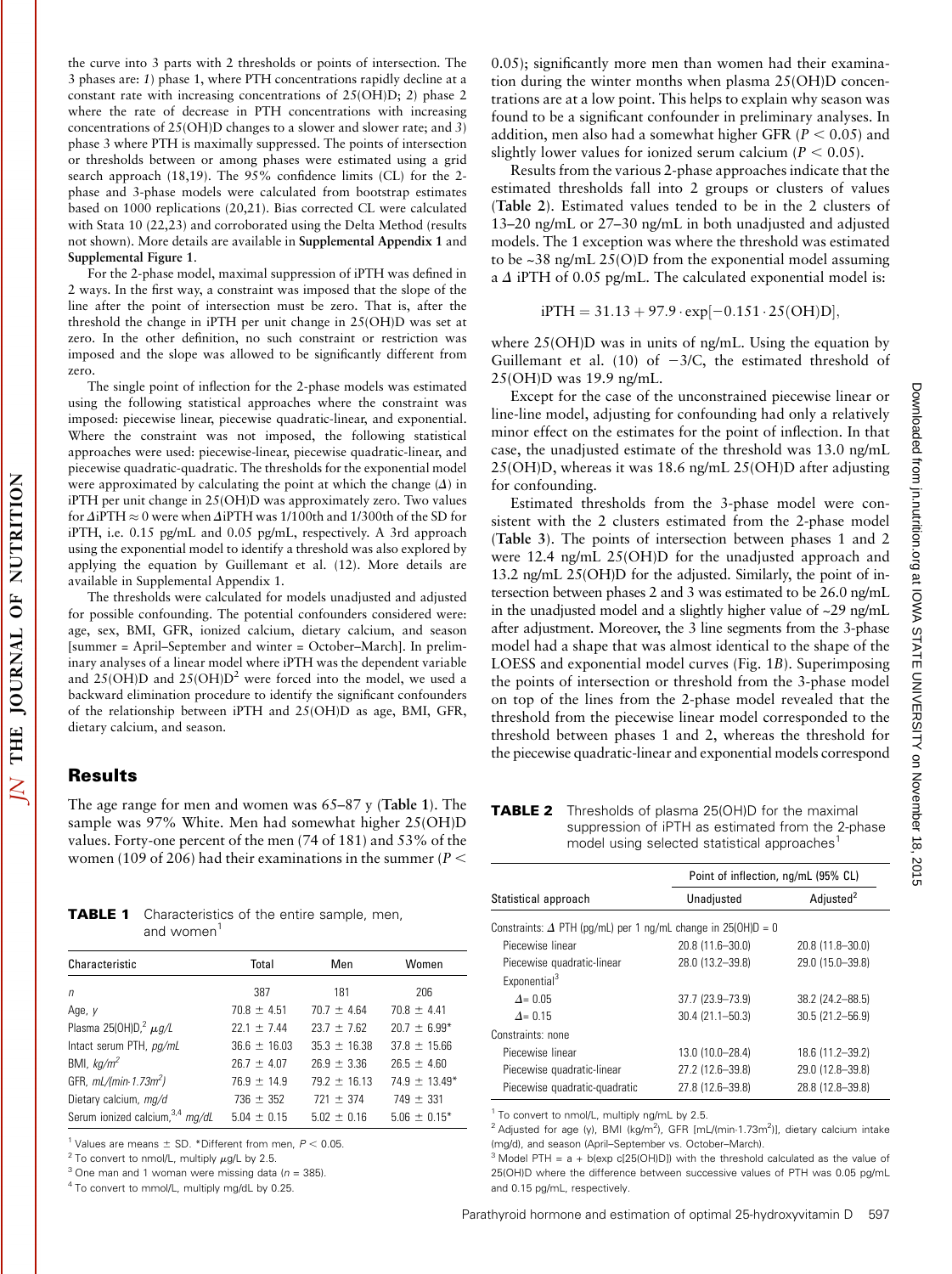| <b>TABLE 3</b> Thresholds of plasma 25(OH)D for the maximal |
|-------------------------------------------------------------|
| suppression of iPTH at the intersection of phases           |
| 1 and 2, and phases 2 and 3 as estimated from               |
| the 3-phase model <sup>1</sup>                              |

|                     |                  | Point of inflection, $\mu$ g/L (95% CL) |  |
|---------------------|------------------|-----------------------------------------|--|
| Thresholds          | Unadjusted       | Adjusted <sup>2</sup>                   |  |
| Intersection of:    |                  |                                         |  |
| Phase 1 and Phase 2 | 12.4 (10.4-25.2) | 13.2 (10.4-28.0)                        |  |
| Phase 2 and Phase 3 | 26.0 (17.6-40.0) | 28.8 (18.8-40)                          |  |

<sup>1</sup> To convert to nmol/L, multiply  $\mu$ g/L by 2.5.

<sup>2</sup> Adjusted for age (y), BMI (kg/m<sup>2</sup>), GFR [mL/(min·1.73m2)], dietary calcium intake (mg/d), and season (April–September vs. October–March).

to the threshold between phases 2 and 3 of the 3-phase model (Fig. 1C).

The  $\Delta$  iPTH per  $\Delta$  25(OH)D for the 3 line segments or phases of the 3-phase model were for phases 1, 2, and 3:  $-5.219$ ,  $-0.796$ , and 0.00007 pg/mL per ng/mL ( $-2.03$ ,  $-0.313$ , and  $-0.002$  pg/mL per nmol/L), respectively. The largest rate of decline in iPTH per unit decrease in 25(OH)D occurred during phase 1. The rate of decline in phase 2 was only  $\sim$  17% of the rate of decline during phase 1. In phase 3, no further declines in iPTH occurred with increasing concentrations of 25(OH)D.

## **Discussion**

Within the broad range of 25(OH)D concentrations evaluated in this data set, the 3-phase model identified 2 threshold points, 1 at ~12 ng/mL and 1 at ~28 ng/mL. Although 2-phase models used previously, by definition, identified only 1 threshold point, the points identified have been strikingly close to either the lower or the higher of these 2 points (12 or 28  $\mu$ g/L). These findings suggest that the statistical approach used accounts for a substantial proportion of the variability in the threshold points identified to date. As a result, we recommend use of the 3-phase approach, because it provides a more detailed description of the association of 25(OH)D with PTH. This approach should be useful in placing a new threshold into context within the literature with respect to whether it is the threshold point for the more rapid or the slower change in PTH. It is important to note that this study does not rule out the possibility that biological and environmental factors also affect the threshold point.

Several authors have questioned the use of iPTH to estimate optimal concentrations of 25(OH)D (4,5,17,24) and have proposed that history of falls, fracture risk, and chronic disease risk may be more appropriate clinical measures for determining optimal concentrations of vitamin D. We wholeheartedly agree about the importance of clinical endpoints in evaluating optimal 25(OH)D concentrations. However, we also think that an assessment of the maximal suppression of iPTH by 25(OH)D is a useful component in enhancing our understanding of that evaluation (25).

All of the linear regression approaches tend to draw a smooth line through the data. The objective is to develop a linear modeling approach that provides the advantages of the linear model but which closely approximates the shape of the LOESS curve (5,17,22). The lines from the piecewise quadratic-linear and piecewise quadratic-quadratic approaches closely approximate the shape of the LOESS curve; however, this approach allows only the estimation of the threshold where iPTH is maximally suppressed by 25(OH)D (Fig. 1A). The piecewise

linear approach or the line-line approach, using the terminology of Aloia et al. (5), on the other hand, provides a good fit for only the first phase where there is a rapid increase in iPTH with decreasing concentrations of 25(OH)D. As a result, the different piecewise approaches appear to identify 2 separate thresholds or 2 clusters of 25(OH)D values located at the 2 points of intersection. The curve of the 3-phase approach not only provides an excellent approximation of the LOESS curve but it can be used also to estimate both thresholds simultaneously and evaluate the relative strengths or magnitude of the rate of change between and among those thresholds.

Two distinct clusters for 25(OH)D were also identified by Aloia et al. (5) and by Dawson-Hughes et al. (4). Based on a meta-analysis, Aloia et al. (5) reported clusters at 16–20 ng/mL and 30–32 ng/mL that are very similar to the 2 clusters found in this paper. In both of these papers, a 2-phase model was used to estimate the threshold for 25(OH)D. However, because different definitions for maximal suppression of iPTH were used in these papers, different conclusions were reached as to the threshold between iPTH and 25(OH)D. In the paper by Dawson-Hughes et al. (4), the authors define maximal suppression of iPTH by 25(OH)D as the concentration of 25(OH)D where iPTH will not decrease as a result of any further increases in 25(OH)D.

Aloia et al. (5) estimated the 25(OH)D threshold in the participants of a randomized clinical trial of 208 African American women 50–75 y of age. All participants had a total calcium intake of  $\sim$ 1200–1500 mg/d. The women were randomly assigned to receive 20  $\mu$ g/d (800 IU/d) of oral cholecalciferol or placebo. After 2 y, the cholecalciferol dose was raised to 50  $\mu$ g/d (2000 IU/d) for the final study year. Among women who received 20  $\mu$ g/d for the first year, iPTH dropped  $-13.4$  pg/mL in those with baseline 25(OH)D <16.8  $\mu$ g/L  $(42 \text{ nmol/L})$  but only  $-2.8 \text{ pg/mL}$  in those with higher baseline 25(OH)D. Those results led Aloia et al. (5) to suggest that the threshold at 16.8  $\mu$ g/L (42 nmol/L) was a better estimate of the concentration of 25(OH)D at the point of maximal suppression of iPTH. Interestingly, the results of Aloia et al. in Blacks were very similar to the present study, which used a sample that was 97% White.

There are several advantages to the approaches we have used in this study. The 3-phase model represents a systematic approach to the estimation of multiple change point parameters, along with assessment of the amount of uncertainty via estimation of SE and CL. Other models including fractional polynomials and cubic splines may be potential alternatives to the 3-phase model. However, these models might be monotonic, making it difficult to identify thresholds and change points.

Although the 3-phase model approach appears to be an improvement over the 2-phase model for estimating the threshold for 25(OH)D at the point of maximal suppression of iPTH, validation of the model will require replication in other data sets. The impact that different serum 25(OH)D and iPTH assay methods might have on the estimation of threshold points needs to be explored. Also, it remains to be seen if the 3-phase model will be appropriate for other life-stage and racial/ethnic groups. If replicated in other data sets for this age group, we think that the approach may be of both clinical and public health importance.

#### Acknowledgments

R.A.D-A., B.D-H., C.T.S., E.A.Y., A.C.L., V.L.B., A.L.C., and M.F.P. designed research; B.D-H. and S.S.H. provided essential materials; R.A.D-A., C.T.S., and G.C. performed statistical analysis; R.A.D-A., B.D-H., C.T.S., E.A.Y., A.C.L., S.S.H., A.L.C., and M.F.P. wrote the paper; and R.A.D-A., B.D-H., C.T.S.,